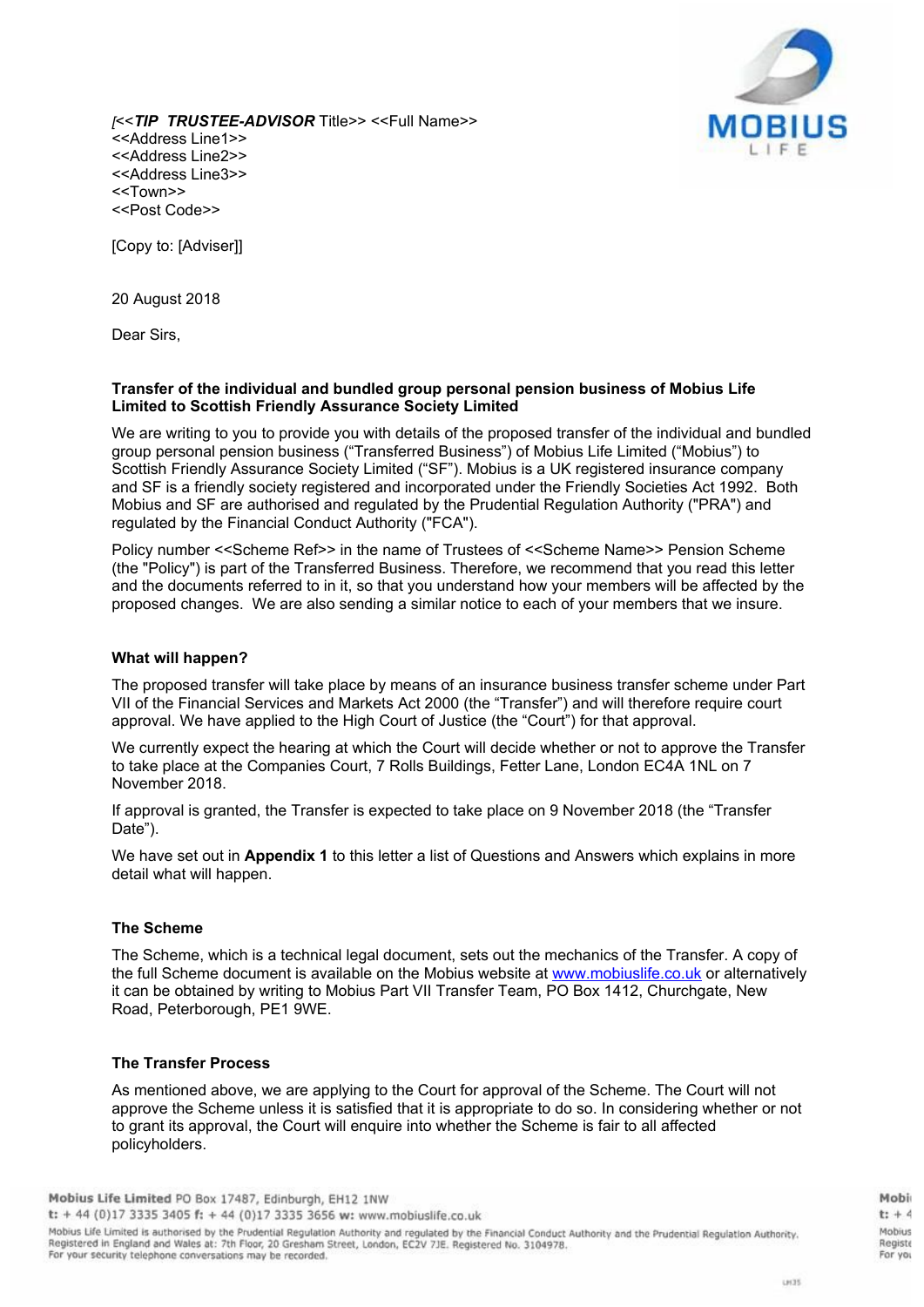To assist the Court, an Independent Expert, whose appointment has been approved by the PRA, has prepared a report on the terms of the Scheme. The Independent Expert has concluded that the Scheme will not have a material adverse effect on the security of benefits or the reasonable benefit expectations of the policyholders of both companies; or on the service standards and governance applicable to their policies. Summaries of the terms of the Scheme and the Independent Expert's report are set out in **Appendix 2** to this document. A copy of the full Independent Expert's report, is available free of charge on the Mobius website at www.mobiuslife.co.uk, or alternatively it can be obtained by writing to Mobius Part VII Transfer Team, PO Box 1412, Churchgate, New Road, Peterborough, PE1 9WE.

#### **General**

We currently expect the hearing at which the Court will decide whether or not to approve the Scheme to take place at the Companies Court, 7 Rolls Buildings, Fetter Lane, London EC4A 1NL on 7 November 2018. We will write to you shortly afterwards to confirm the outcome of the Court hearing, confirm any new contact arrangements and provide details of how to submit dealing instructions after the Transfer Date. Until you receive that letter, please continue to use your existing contacts and follow the existing procedures.

We expect the Transfer Date, if the Scheme is approved by the Court, to be 9 November 2018.

Subject to receiving Court approval of the Scheme, from 9 November 2018, payments from you or your members in respect of the Policy, including payments by direct debit and standing order, will be made to SF's bank account, details of which will be provided to you in due course. Details of your bank account will be transferred to SF as part of the implementation of the Scheme.

#### **Further Action**

We encourage you to carefully consider the material in this letter and its attachments.

If you have any questions or concerns, your usual contact will be pleased to help or you can write to us at Mobius Part VII Transfer Team, PO Box 1412, Churchgate, New Road, Peterborough, PE1 9WE. Alternatively, policyholders may telephone 0800 028 0339 from within the UK, or +44 (0) 1733 355 828 from outside the UK, for further information.

If you are concerned that the Scheme could adversely affect you or otherwise wish to object to the Scheme, you have the right to raise your concerns with the Court. Details on how to do so are set out in the Questions and Answers in **Appendix 1**.

If you are in doubt about the Scheme or how it will affect you, it is recommended that you seek independent legal or financial advice as soon as possible.

If you would like to receive a copy of this letter or any documents referred to in this letter in **large print, Braille or audio format version please let us know and we will send it to you.**

Yours sincerely,

A. P. Sweler

**Adrian Swales** CEO Mobius Life Limited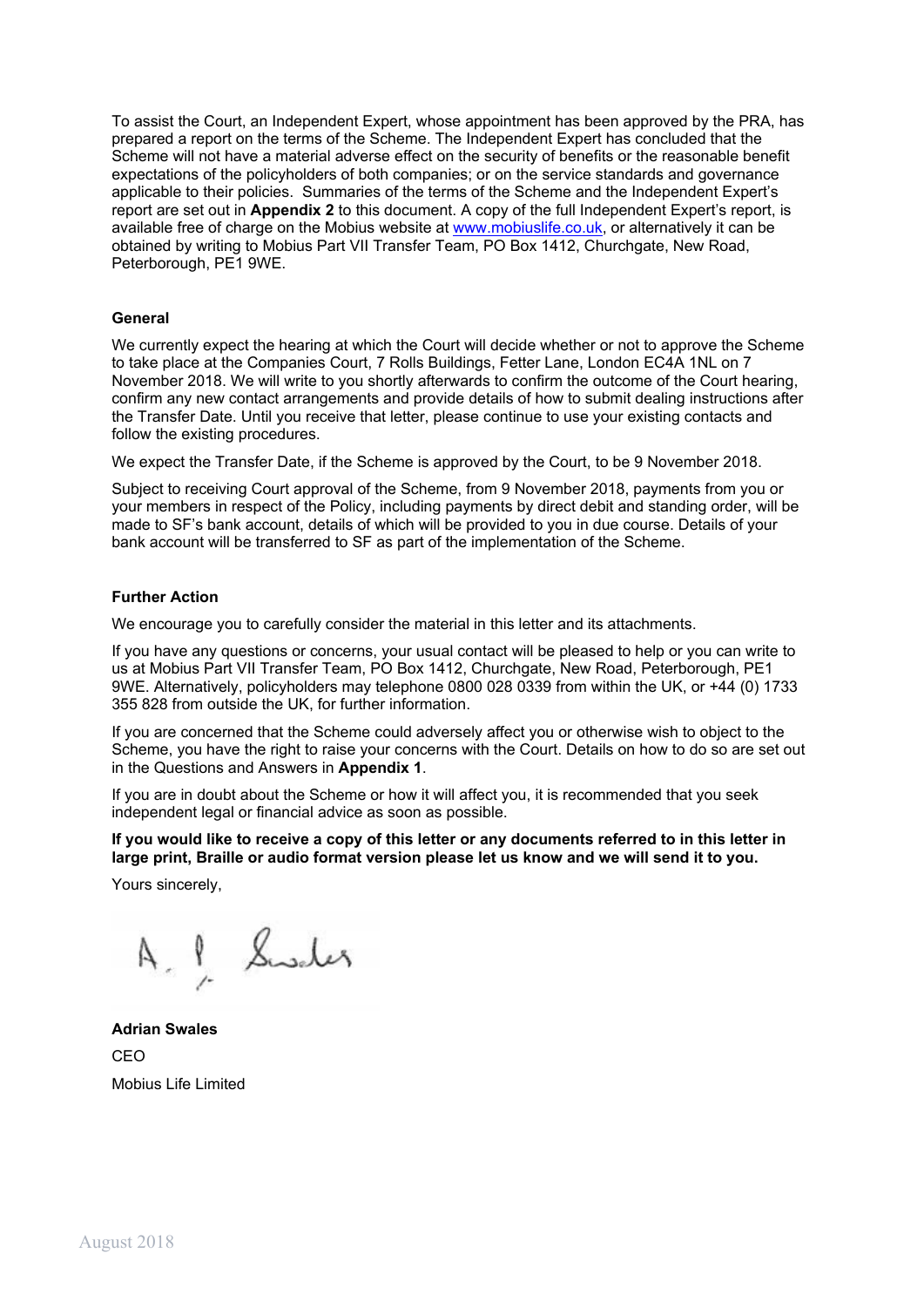# **Appendix 1 - Questions & answers about the proposed Transfer of business from Mobius Life Limited to Scottish Friendly Assurance Society Limited**

# Q1: Why is the Transfer happening?

Mobius is an institutional investment life company and is focussed on providing institutional services to corporate pension schemes in the UK. The future strategy of Mobius is to develop its services for this market and not to focus on individual and bundled group personal pension business where it administers individual pension entitlements ("Retail Business").

SF has been identified as an appropriate business, with a retail focus and future strategy, best placed to provide a level of service required for the Retail Business policyholders. We believe the current services and future strategy of SF are more aligned to the Retail Business and should provide longer term benefits for Retail Business policyholders in the future.

# Q2: What will happen and when?

If the Court approves the Scheme, then:

- On the Transfer Date, which is expected to be on Friday 9 November 2018, all of the policies and policyholder liabilities of the Retail Business will be transferred to SF.
- Policyholders of the Retail Business will become policyholders of SF; institutional policyholders will remain policyholders of Mobius.
- Policyholders will not pay the costs of the Scheme, which will be borne by Mobius and SF.
- The terms and conditions of the Policy will not change as a result of the Scheme.
- The value of the units issued in respect of the Policy will remain unchanged as a result of the Scheme.
- The administration of the Policy and the management of the linked funds into which your members have invested will become the responsibility of SF.
- It is proposed that Aegon UK plc, who currently provide member administration services to Mobius in respect of the Retail Business, will be retained by SF to provide a similar service.
- After the Transfer, SF will reinsure the Retail Business with Mobius. The reinsurance arrangement will ensure continuity of investment administration for operational efficiency and will reduce the time and costs of implementation of the proposed Transfer.

# Q3: What are the benefits of the Transfer?

The current services and future strategy of SF are more aligned to the Retail Business and should provide longer term benefits for Retail Business policyholders in the future.

Q4: What is the role of an Independent Expert?

The Court will not approve the Transfer unless it is satisfied that it is appropriate to do so. In considering whether or not to grant its approval, the Court will enquire into whether the Transfer is fair to all affected policyholders.

To assist the Court, an Independent Expert, whose appointment has been approved by the PRA, has prepared a report on the terms of the Transfer. The Independent Expert has concluded that the Scheme will not have a material adverse effect on the security of benefits or the reasonable benefit expectations of the policyholders of both companies; or on the service standards and governance applicable to their policies.

A summary of the Independent Expert's report is set out in **Appendix 2** to this document. A copy of the full Independent Expert's report is available free of charge on the Mobius website at www.mobiuslife.co.uk or alternatively it can be obtained by writing to Mobius Part VII Transfer Team, PO Box 1412, Churchgate, New Road, Peterborough, PE1 9WE.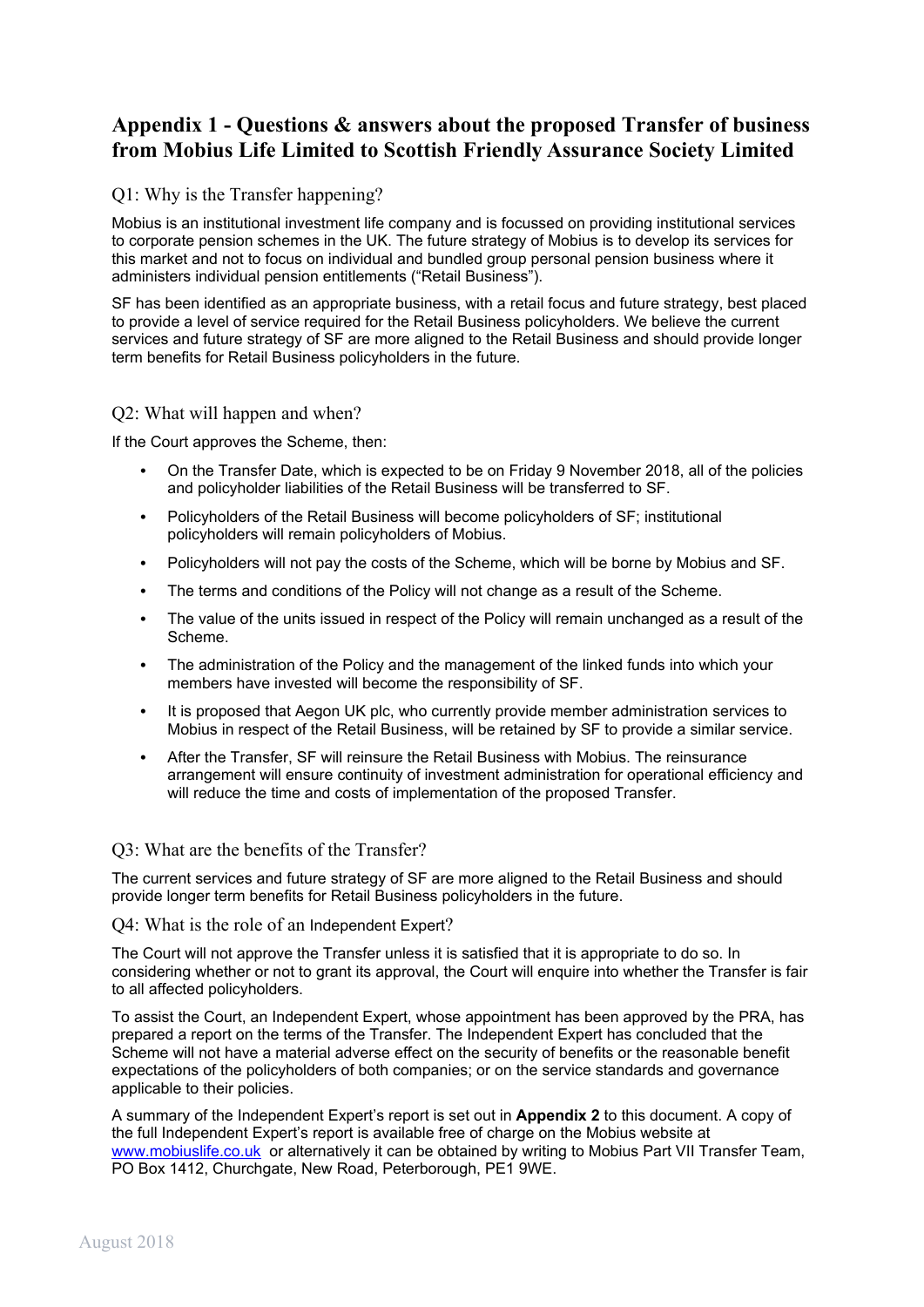# Q5: Will the Policy be affected?

The terms and conditions of the Policy will remain unchanged as a result of the Transfer. There will be no changes to the charges and fees that you currently pay. All operational aspects of managing your members' funds will remain unchanged as the result of the Transfer.

The Transfer will have no impact on the value of the units allocated to the Policy nor on the level of charges taken within the investment funds.

Q6: Is the Transfer fair to the policyholders?

We believe that it is and that the conclusion of the Independent Expert (see Q4 above) supports this view.

## Q7: Will the Transfer affect the tax status of the Policy?

No. The tax status of the Policy will not change as a result of the implementation of the Transfer.

## Q8: Who will bear the costs of the Transfer?

Mobius and SF will bear the costs of the Transfer. No costs will be passed on to your as policyholders.

## Q9: Do I need to do anything?

We encourage you to carefully consider the material in this letter and its attachments.

You should think about making the details of this letter known to your members, in particular those who are aware of the existence of the Policy. For this purpose, if you wish to send members a copy of thisletter, further copies will be made available on request.

Members can also obtain further information about the Transfer by accessing www.mobiuslife.co.uk or by writing to Mobius Part VII Transfer Team, PO Box 1412, Churchgate, New Road, Peterborough, PE1 9WE. Alternatively, policyholders may telephone 0800 028 0339 from within the UK, or +44 (0) 1733 355 828 from outside the UK, for further information.

Otherwise, unless you are unsure about the proposals, have questions, want clarification, think you may be adversely affected, or wish to object to the proposed Transfer or to seek advice on the Transfer, you need not take any further action.

If you have any questions or concerns, your usual contact will be pleased to help. If you are concerned that the Transfer could adversely affect your members or your members, or you, otherwise wish to object to the Transfer, you have the right to raise your concerns with the Court. Details on how to do so are set out in Q11 below.

# Q10: Where can I find out more information?

Copies of the Scheme, the Independent Expert's report, and a summary of the Independent Expert's report are available free of charge on the Mobius website at www.mobiuslife.co.uk or alternatively they can be obtained by writing to Mobius Part VII Transfer Team, PO Box 1412, Churchgate, New Road, Peterborough, PE1 9WE. Alternatively, policyholders may telephone 0800 028 0339 from within the UK, or +44 (0) 1733 355 828 from outside the UK, to request a copy.

Q11: What should I do if I wish to object to the Transfer?